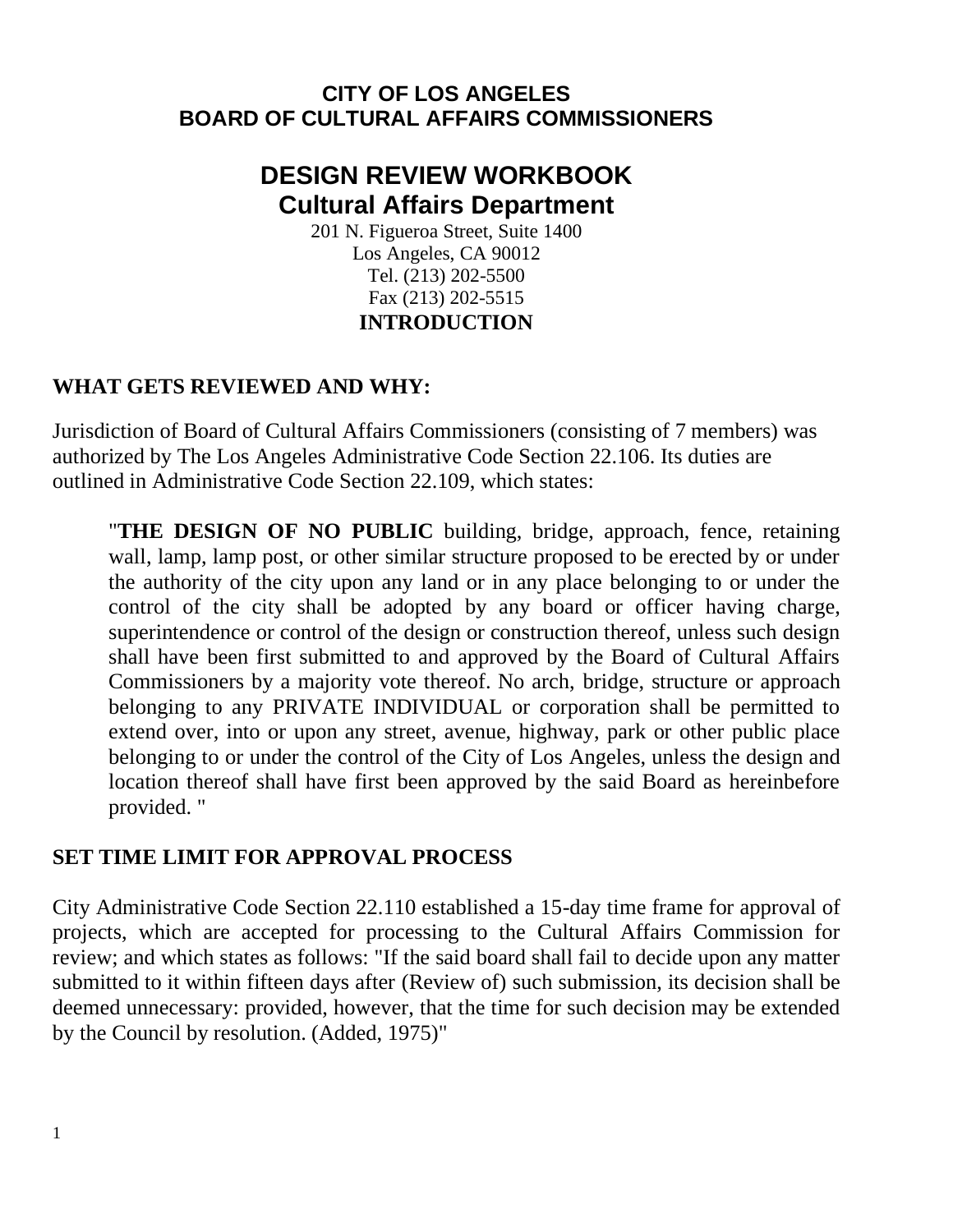## **SCHEDULE OF COMMISSION MEETING AND SUBMISSION DATES**

#### **REGULAR MEETINGS AND SUBMISSIONS**

The Cultural Affairs Commission (CAC) currently meets on the 2<sup>nd</sup> Wednesday of each month at 1:30 p.m. Submission of the materials for architectural projects is accepted three weeks prior to the meeting and the street lighting projects two weeks prior to the meeting on a Wednesday from 10:00 a.m. to 12:00 Noon. Submissions are also accepted by appointment.

#### **SPECIAL MEETINGS**

The CAC on occasion will hold special meetings to expedite review and decision on projects that, due to special circumstances, cannot be held until the next scheduled regular meeting.

#### **POSTING OF AGENDAS**

The Brown Act requires that agendas of **regular** CAC meetings be posted on the City's website or City Hall Main Street lobby, at least 72 hours prior to the scheduled meeting time. The agendas of special CAC meetings are required to be posted on the City's website and/or in the City Hall Main Street lobby, at least 24 hours prior to the scheduled meeting time.

#### **MAYOR'S DESIGN ADVISORY PANEL (MDAP)**

MDAP is a group of design/planning professionals appointed by the Mayor's office. The CAC solicits the advice of the MDAP on many major projects that come before it. MDAP is a culturally diverse group of volunteer architects, planners, urban designers, artists, and landscape architects of the highest caliber, who are invited on a rotational basis to review CAC projects at an earlier stage before the project is submitted for CAC review. MDAP's purpose is to raise the quality of civic design so that City projects will enhance community character and set an example for private development.

#### **PRE-SUBMITTAL CONFERENCE WITH STAFF**

By appointment, the architectural staff of the CAC is ready to assist, review and give guidance to the applicants and City Department representatives at an early stage and prior to the formal review process. Please call the main desk ask for CAC architectural staff at (213) 202-5500 to arrange a meeting.

#### **PERCENT FOR ART - CITY BUILDINGS**

Administrative Code Section 19.85 requires that one percent of the construction budget must be set aside for artistic and cultural amenities, facilities or services. For further information please call Public Art Division of the Cultural Affairs Department at (213) 202-5544

#### **ARTS DEVELOPMENT FEE - PRIVATE DEVELOPMENT**

The Arts Development Fee outlined in Administrative Code Section 22.118 requires most private commercial and industrial developments over \$500,000 in value to include an artistic component equal to no greater than one percent of its construction budget. For further information please call Public Art Division of the Cultural Affairs Department at (213) 202-5544. The CAC must also review and approve the on-site art component of all projects within its jurisdiction.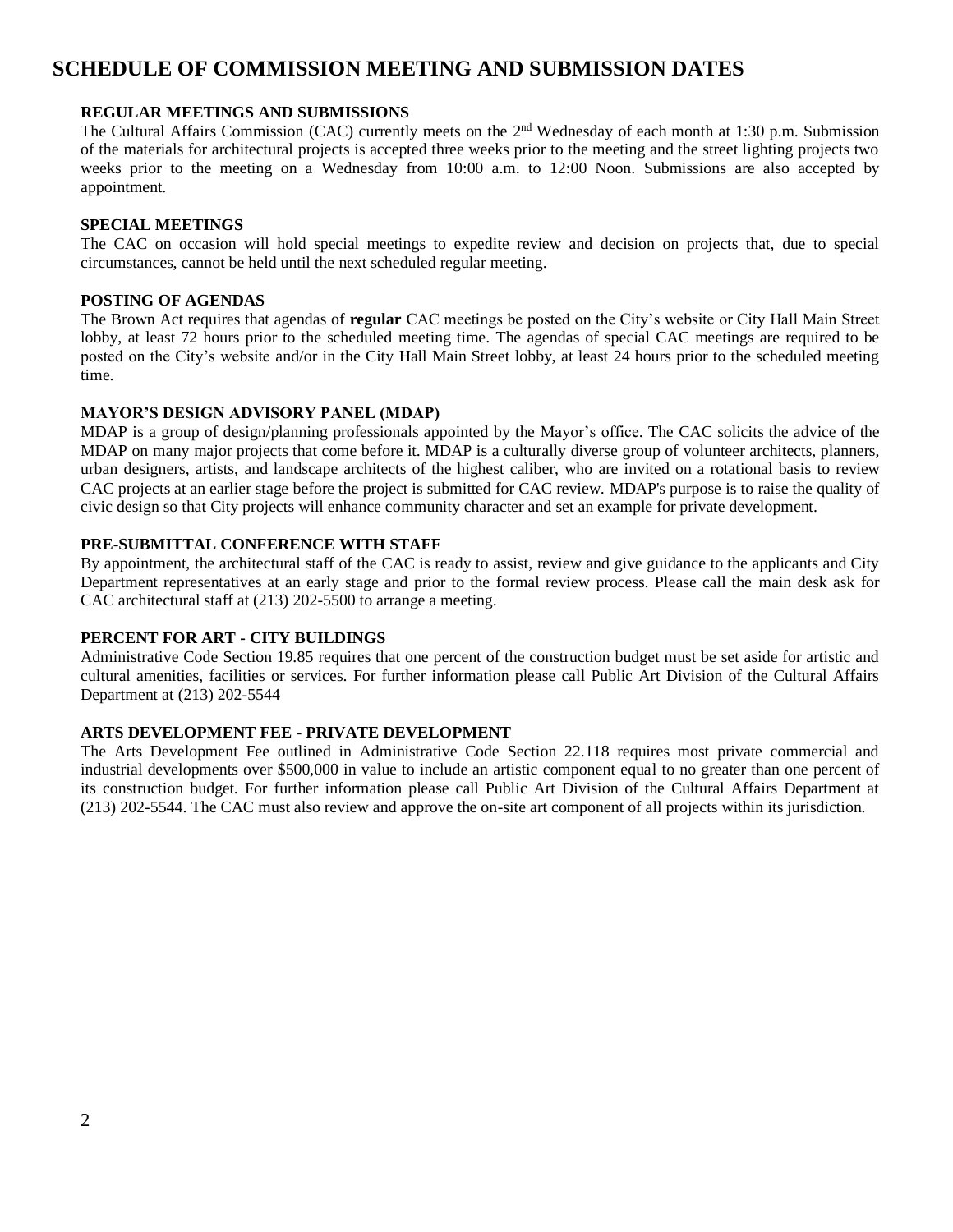#### **CULTURAL AFFAIRS COMMISSION** *A VISION OF LOS ANGELES*

Los Angeles is one of the world's mega-cities, and is blessed with a beautiful and diverse landscape -mountains and foothills, canyons and valleys, rivers, deserts, beaches, ocean and harbor, and by the splendor and variety of its flora and climate. It has both a history and a present existence, which is expressed in the architecture of its public and private buildings, its streets and street lighting and its open spaces. Its presence is expressed in the entrepreneurial spirit of its citizens from the giants of oil, entertainment, agriculture, and manufacturing to a myriad of small businesses and services; and thrives on initiative and development which must be properly managed as well as encouraged.

Against this background, we envision Los Angeles as providing the framework for the clustering and organization of "places"--- each place in itself enhancing every human activity that occurs there.

We envision a City that recognizes and nurtures its ethnic diversity by encouraging individual neighborhoods to create their own distinct public environments and to reinforce the preservation of its historic legacy.

The following quote from LA 2000 summarizes our vision, "...we want Los Angeles to be a city of liveable communities with a healthful physical environment; a place where ALL individuals can grow, learn and be fulfilled; a great crossroads city where the diversity of our people enriches our urban fabric. "

What the CAC does in the present will become Los Angeles' history. The CAC stands as a guardian of the quality of our history, our present and our future history.

#### *POLICIES, GOALS, AND OBJECTIVES*

The Cultural Affairs Commission will evaluate, within the parameters of established entitlements, the overall quality of proposed projects including the placement of mass, form, spatial elements, and visual impact of projects upon the aesthetics of the City.

The review of urban design elements will be measured against the urban design vision adopted as an aspect of the general and/or specific plan for the community in which the project is located.

The review of architectural character will be evaluated against an understanding of the special identity and quality of the area in which the project is located. New projects should be expected to augment and enhance the community in which they are located rather than to merely "fit in".

The intent of the design review is to promote the general welfare of the community by the following:

Encourage good professional design practices to protect the community from the adverse effects of poor design.

Encourage quality exterior design to improve the appearance of the community and surrounding area.

Encourage quality interior design using light and space to enhance the working environment.

Promote originality, creativity, sustainability and diversity in design.

Support wise investment and cost effectiveness consistent with quality design.

3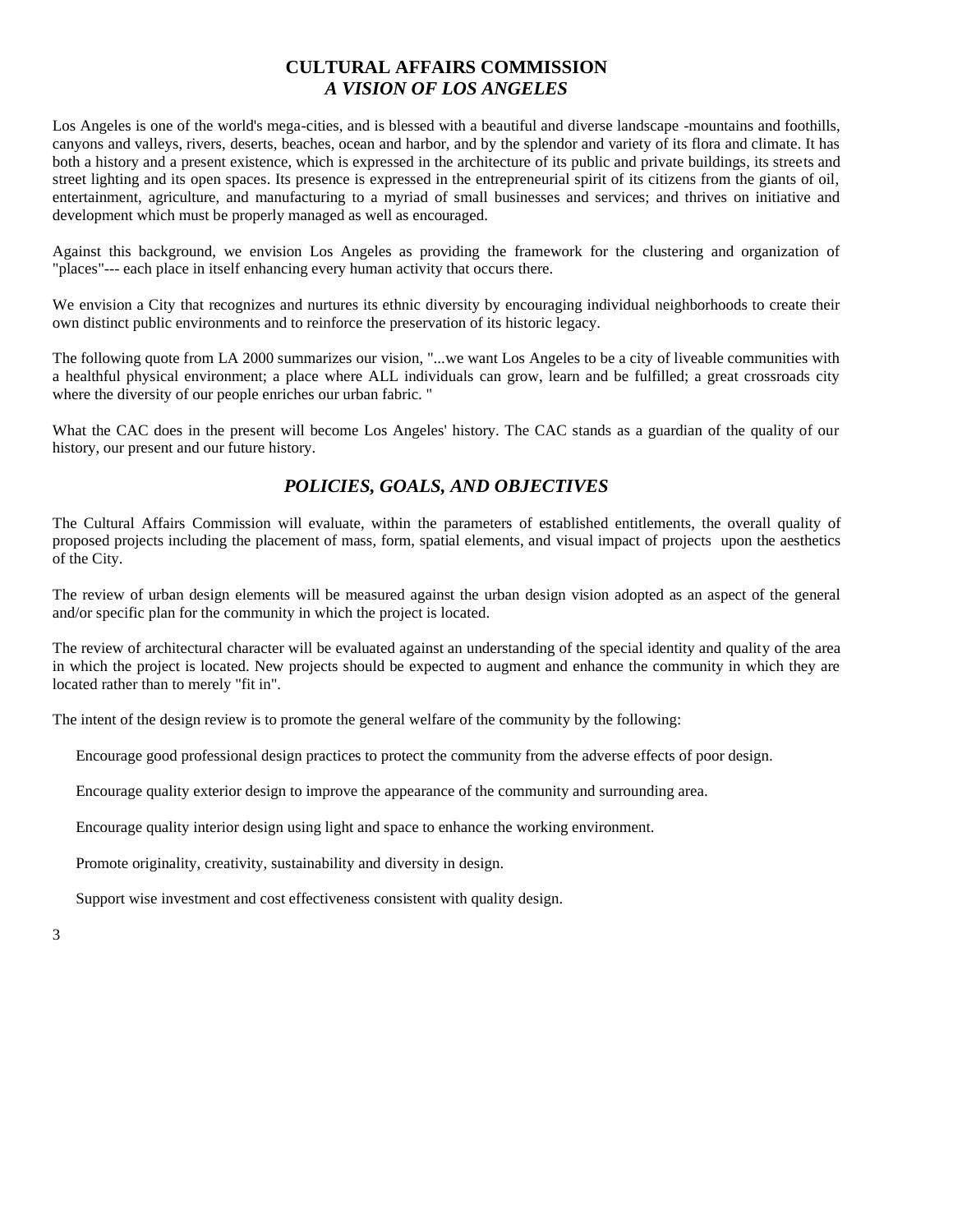The Cultural Affairs Commission considers the following issues important in evaluation of the Architectural submissions:

#### **A. CONTEXT**

The project should take into account its context, and consider the buildings, uses, streets and open space that surround it. If the architect feels that the project, because of its special qualities, need *not* be compatible with the context, he/she should be purposeful in his/her deviation from context.

#### **1. COMPATIBILITY**

Individual elements of the projects should relate to one another in compatible design. The details of design should relate to the project's overall architectural characteristics.

#### **2. OPEN SPACE**

Development of open space should be treated as an integral part of the overall design, rather than the treatment of the leftover spaces. Components may include:

- Pedestrian Walkways
- Courtyards
- Cloisters
- Colonnades
- Public Plazas
- Green Spaces

Special care should be given to open space development and to appropriate planting design, to create pleasant environments both for people who may work in the project and for those who visit or pass by.

#### **B. DESIGN QUALITY**

All City projects should show an awareness of the public sector's responsibility to set an example of social and architectural quality by leadership in raising general design standards.

#### **1. APPEARANCE**

The design of a building, or complex of buildings, should be a purposeful response to the nature of the public activities it supports.

#### **2. MATERIALS**

The materials used should be of the best quality available within the budget, and appropriate to the character of the architecture and surrounding buildings.

4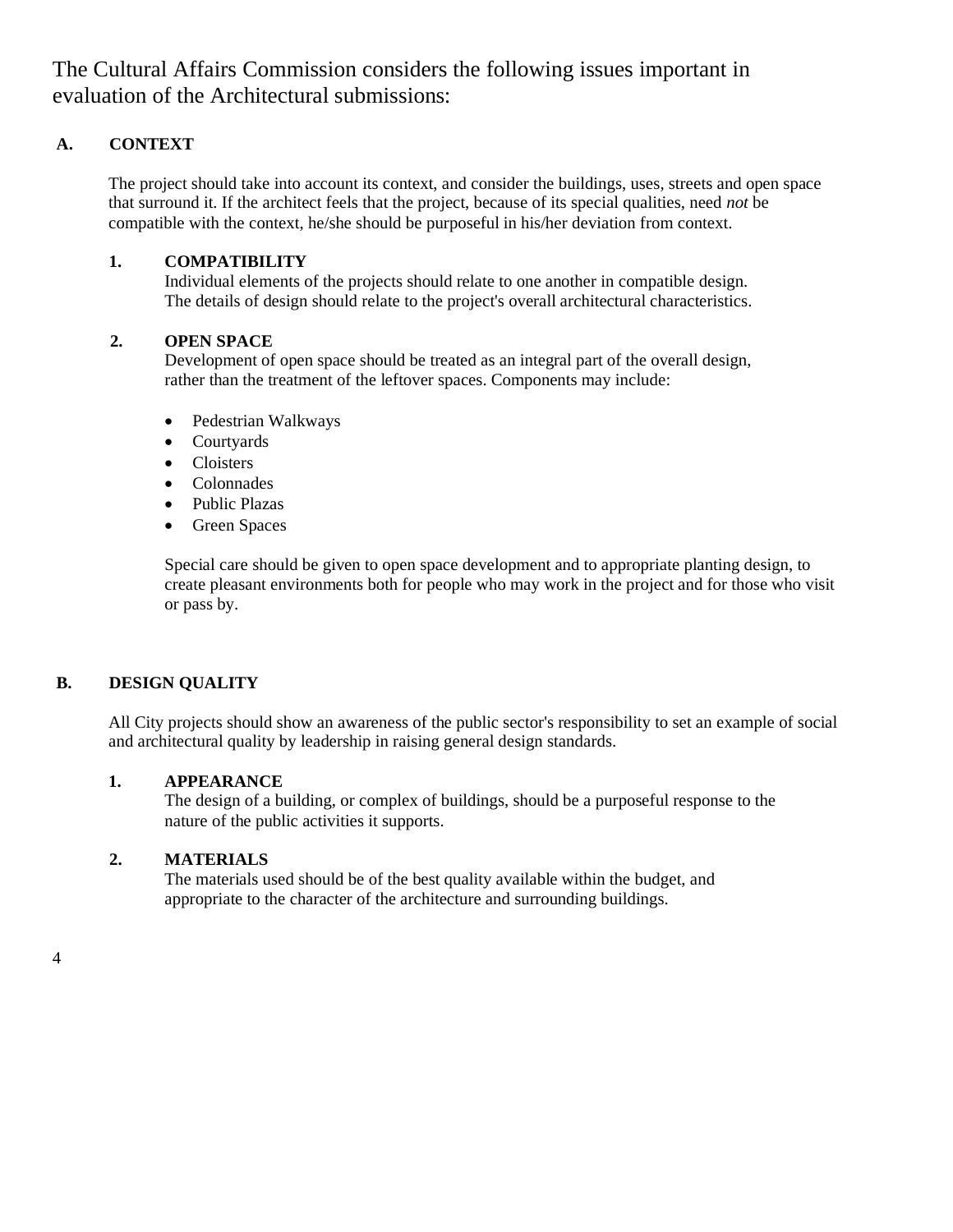# SITE AND URBAN DESIGN ELEMENTS TO BE CONSIDERED IN THE PROJECT

### **CHARACTER OF THE AREA**

• Purposeful enhancement or transformation of existing community character (Neighborhood or district, boundary edges, gateways, nodes, landmarks).

### **SITE ORGANIZATION**

- Profile, mass and form
- Transition to adjacent building and sites
- Height relationships
- Clearly defined non-conflicting pedestrian and vehicular public access
- Clearly emphasize public entries and patterns of use
- View opportunities (preserve and/or create)
- Integrate disabled access into overall site and building design
- Direct exterior lighting into site
- Integrate fences and perimeter walls into overall site and design
- Street trees (extend or initiate planting wherever appropriate)

### **CULTURAL IMPACTS**

- Preserve and protect historic character
- Provide public gathering spaces (indoor/outdoor) where appropriate
- Consider acoustic qualities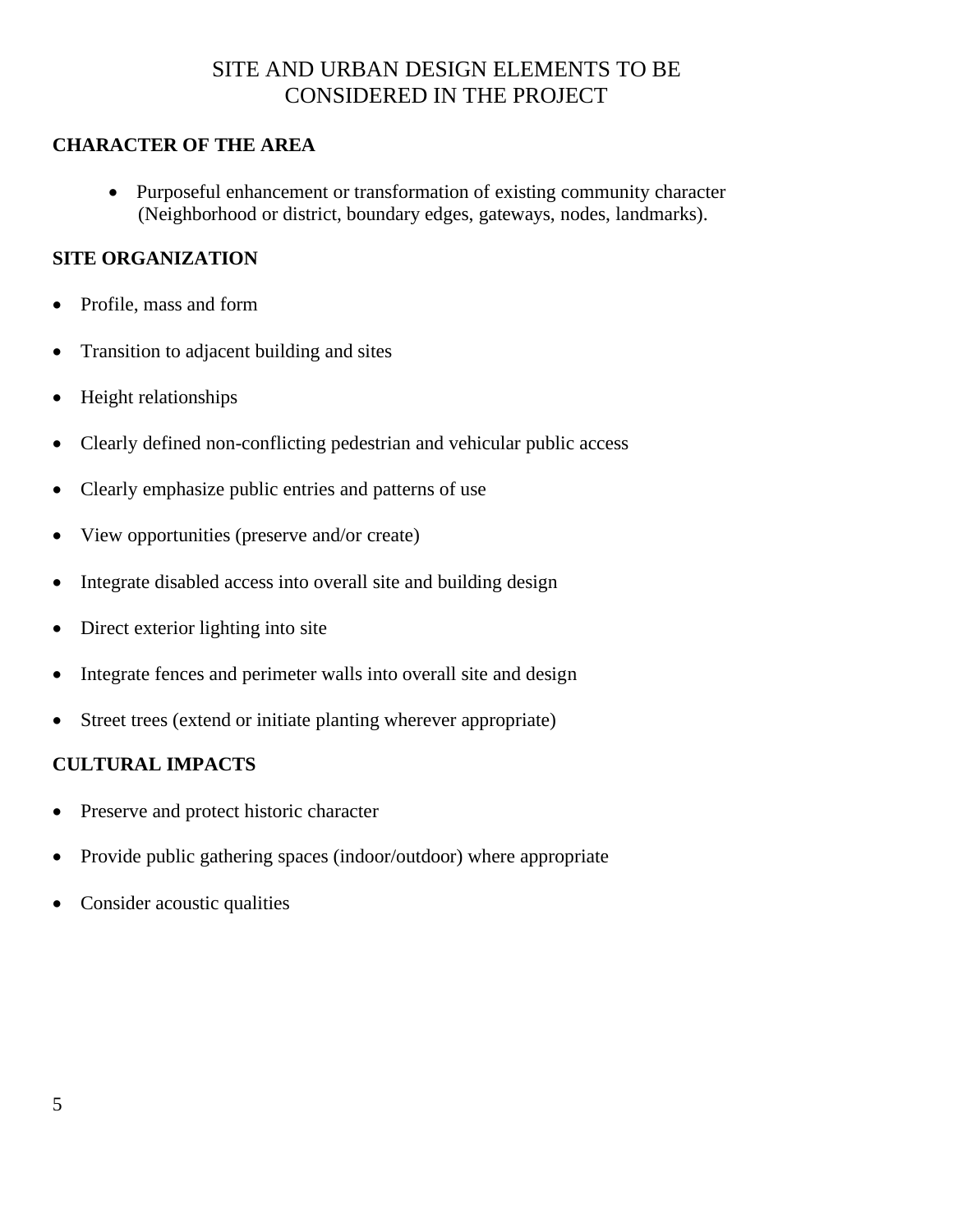# DESIGN REVIEW PROCESS

## **I. REQUIRED SUBMITTAL MATERIALS**

Submit the required materials on the following forms for review:

- **a.** A thoroughly completed application form as follows:
	- **FORM A-1:** For first submittal of Buildings, Bridges and other Major Structures for conceptual review.
	- **FORM A-2:** For resubmittal of the above projects.
	- **FORM B:** For minor projects; including minor additions, marquees, canopies, retaining walls, gates, fences and walls, nonstandard pavements and landscaping in the public way. **This form could also be used for Preliminary Early Review of all projects (voluntary - no fee).**
- **b**. Ten sets of reduced prints (maximum size:  $11"x17"$ ). These are distributed to CAC members and DCA staff.
- **c.** A copy of a Power Point presentation on a USB flash drive, or a board-mounted set of drawings for presentation to the Cultural Affairs Commission which will be returned. (Drawings should be at a scale appropriate to size of project considering that they will be viewed from 10 to 20 feet away.) Models of the site and project are optional, but extremely helpful presentation tools.

Cultural Affairs Commission may request additional materials as deemed necessary to clarify the design intent of your project.

### **NO SUBMISSIONS WILL BE ACCEPTED WITHOUT THE REQUIRED MATERIALS**

### **II. DESIGN REVIEW STAGES**

### **A. PRELIMINARY EARLY REVIEW (Optional)**

*This category may be used by architects seeking Cultural Affairs Commission guidance in advance of the formal approval process, no fee is required.*

### **Submittal Materials Required:**

- Location and vicinity maps.
- A masterplan for the project, if applicable.
- Site plan showing the footprint of the building(s) and landscape concept, & alterations, if any.
- Photographs of the site and its context.
- Preliminary plans (floor plans, elevations, sections), clearly communicating the overall space proportions and relationships.

#### **B. CONCEPTUAL REVIEW (All documents can be submitted in a Power Point electronic format on a CD eliminating the need for board mounted presentation drawings)**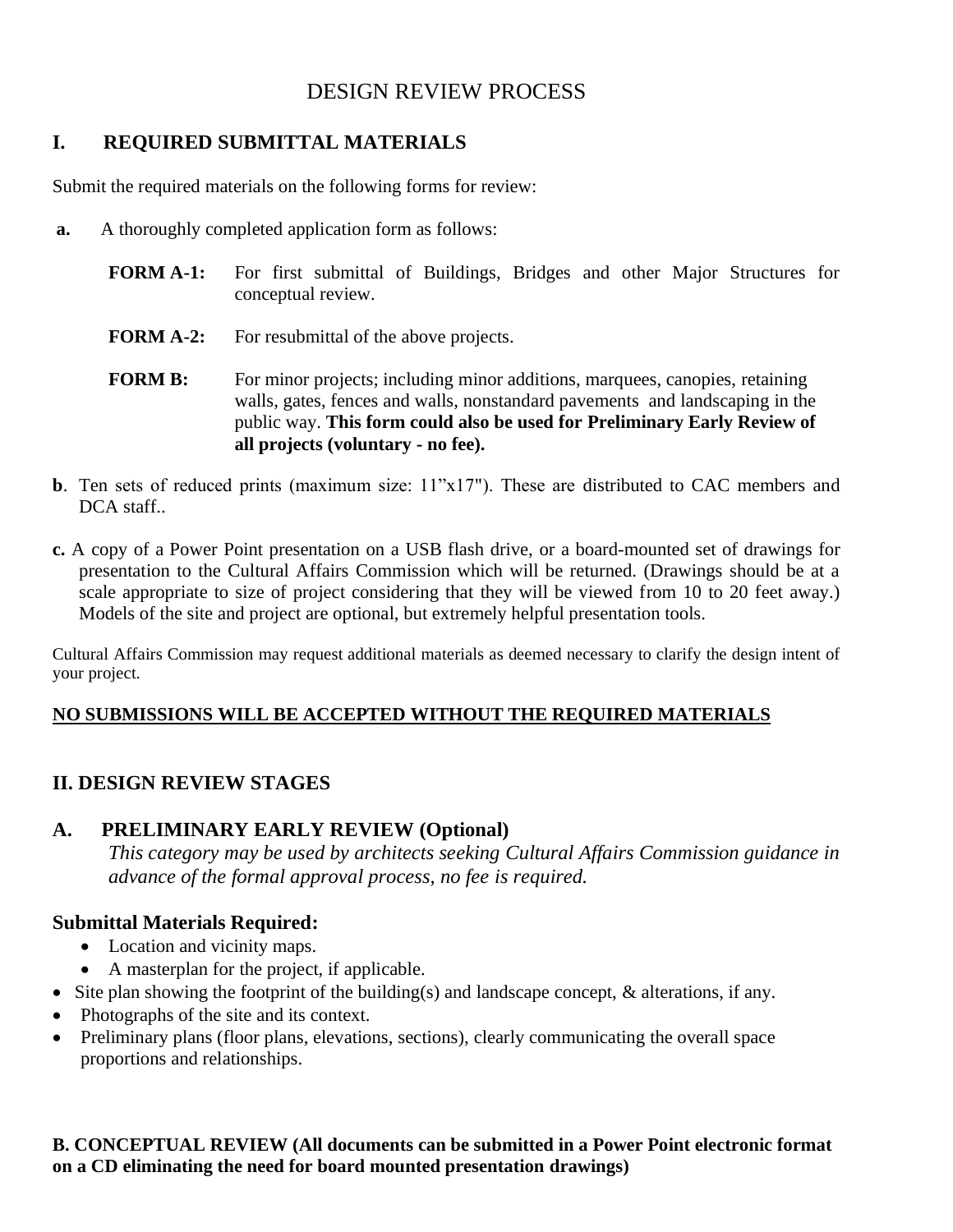*Submit as early as possible in the conceptual design phase with all required documents of the submission materials, as listed below. Intent: to review as early as possible, thus benefiting both the City and the architect/designer. It will be the architect's / designer's responsibility to address design issues early and comprehensively. The Cultural Affairs Commission will determine through this submission whether the project is a "significant project", requiring "Schematic" Approval.*

- **Location Map** (Include in drawing set): indicating the area of the city in which the project is located (Example: Thomas Bros. map).
- **Vicinity Map:** indicating at least a 4-block radius and significant adjacent projects (including Historic Cultural Monuments), features and other relevant issues affected by or affecting the project site (included in drawing set).
- **Site Plan:** clearly represent all features of the entire site including:
	- All adjacent streets including sidewalks, street trees, lights, and transit stops
	- Property/lease lines
	- Pedestrian and vehicular access and circulation to and within site
	- Parking and waiting areas
	- Walls/fences/retaining walls/ramps/stairs
	- Existing topography, proposed grading
	- Open space areas hardscape and landscape areas
	- Arrangement/form and use of all buildings
	- Accessory building/structures such as guard house, outdoor storage, trash collection, technical areas
	- Outdoor lighting
	- Outdoor signage, building mounted
- **Plans:** All floor levels indicating all significant uses, and clearly representing design intent.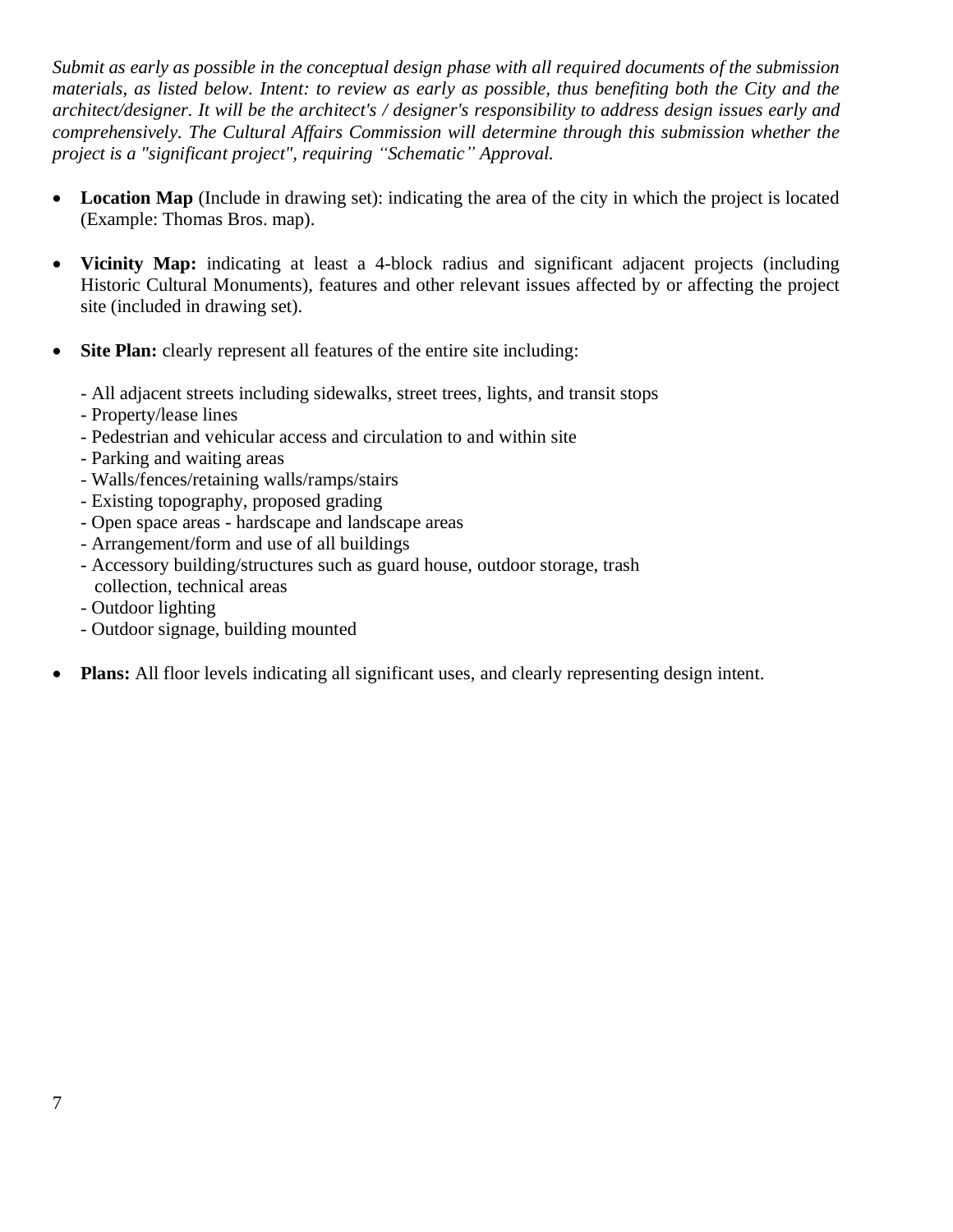- **Elevations:** All elevations of each building that clearly communicates the design intent. Label all proposed finish materials.
- **Sections:** drawn as deemed necessary by the architect/designer. Additional sections might be requested.
- **Landscape Plan:** location, species and size of plant materials (include common names).
- **Art Component:** if applicable. Contact Public Art staff at (213) 202-5544.
- **Color Photographs:** prepare photographs which illustrate the condition of the subject property and how adjacent properties, including those across the street, relate to the subject property. Photographs are to be of adequate size for the staff to easily visualize the entire property including all existing structures, open areas, parking lots/structures, etc. and its relationship to all the surrounding properties and the community.

Elevation (straight on, not oblique) photos taken from across each adjacent street. A series of overlapping shots that are spliced together to show the entire elevation on each side of the property.

Photos from within the property: show existing conditions not clearly described in the elevation photos.

• **Rendering(s) and/or Model:** 3-dimensional drawings (isometric, perspectives, etc.) of the project to help the Cultural Affairs Commission visualize the overall forms of the building(s); does not have to be in color. A model may be substituted for the 3-dimensional drawing(s). The model will be returned, but a copy of the photographs of the model should be submitted.

### **C. SCHEMATIC REVIEW**

**Note:** If your project was not designated as a "Significant Project" by the Cultural Affairs Commission at the Conceptual Review, skip to D.

*Submit in the Schematic Design Phase upon determination by the Cultural Affairs Commission to be a "significant project." Intent: to place submitting Agency and architect/designer on notice that the Cultural Affairs Commission will be paying special attention to this project due to its particular impact on the City. It will be the responsibility of the Cultural Affairs Commission to spell out clearly its concerns through the Conceptual Submission, and the requirements, for the architect/designer to respond to in this phase of submission.*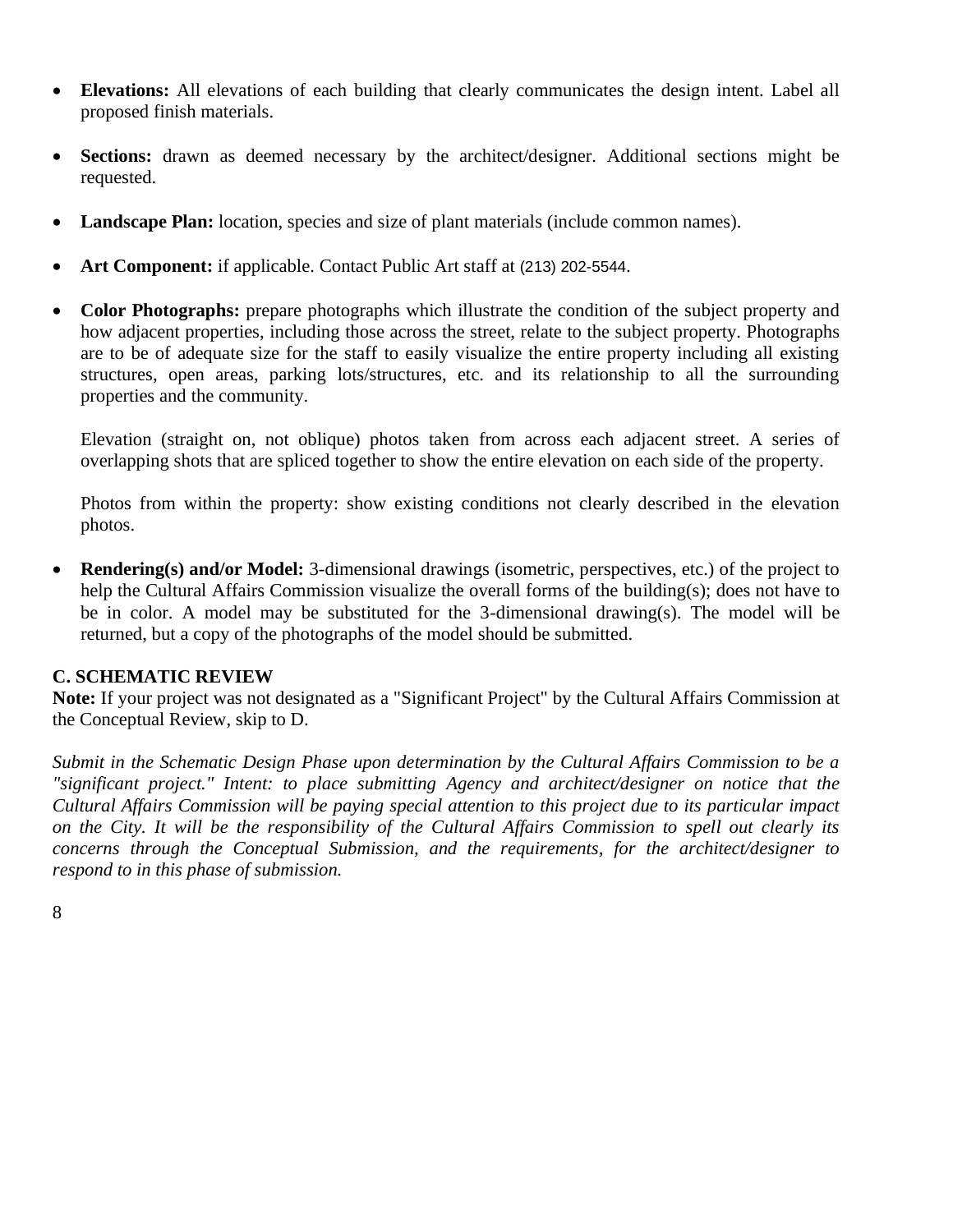### **Examples of such projects may include airport terminals, major libraries, major recreational facilities, and regional police headquarters.**

Submission materials are the same as for Conceptual Review. Incorporate your responses to the concerns of the Cultural Affairs Commission in the resubmittal form.

### **D. FINAL REVIEW (All documents with the exception of color and material boards can be submitted in a Power Point electronic format on a CD eliminating the need for board mounted presentation drawings)**

*Submit at the end of Conceptual or Schematic Review phase at least 60 days prior to application for Building Permit. Intent: this submission will be the final design approval for the Architect/Designer to continue into succeeding phases of the project.*

Submit materials as required for Conceptual or Schematic Review, incorporating the responses to the concerns of the Commission and providing higher level of detail in drawings.

### **In addition, provide the following:**

- **Color and Material Samples:** (returnable to the applicant) for all interior and exterior finish materials. Colors must be accurate.
- **Color Rendering(s) and/or Model:** to aid the Cultural Affairs Commission in visualizing the project. Colors and details must be accurate. Cultural Affairs Commission may require a model on certain projects. Models and rendering will be returned, but a copy of the photographs of model and rendering should be submitted.
- **Landscaping Photos:** color photos of the landscaping materials used should be presented.
- **Furniture Layout:** Provide typical furniture layout on plans if applicable.

### **E. STAFF REVIEW AND APPROVAL STAMP**

*Submit plans at the end of construction document phase, during plan check, for approval stamp and electronic clearance. Building permits will not be issued without this step. Staff shall ensure that final approval Commission comments have been implemented in construction documents.*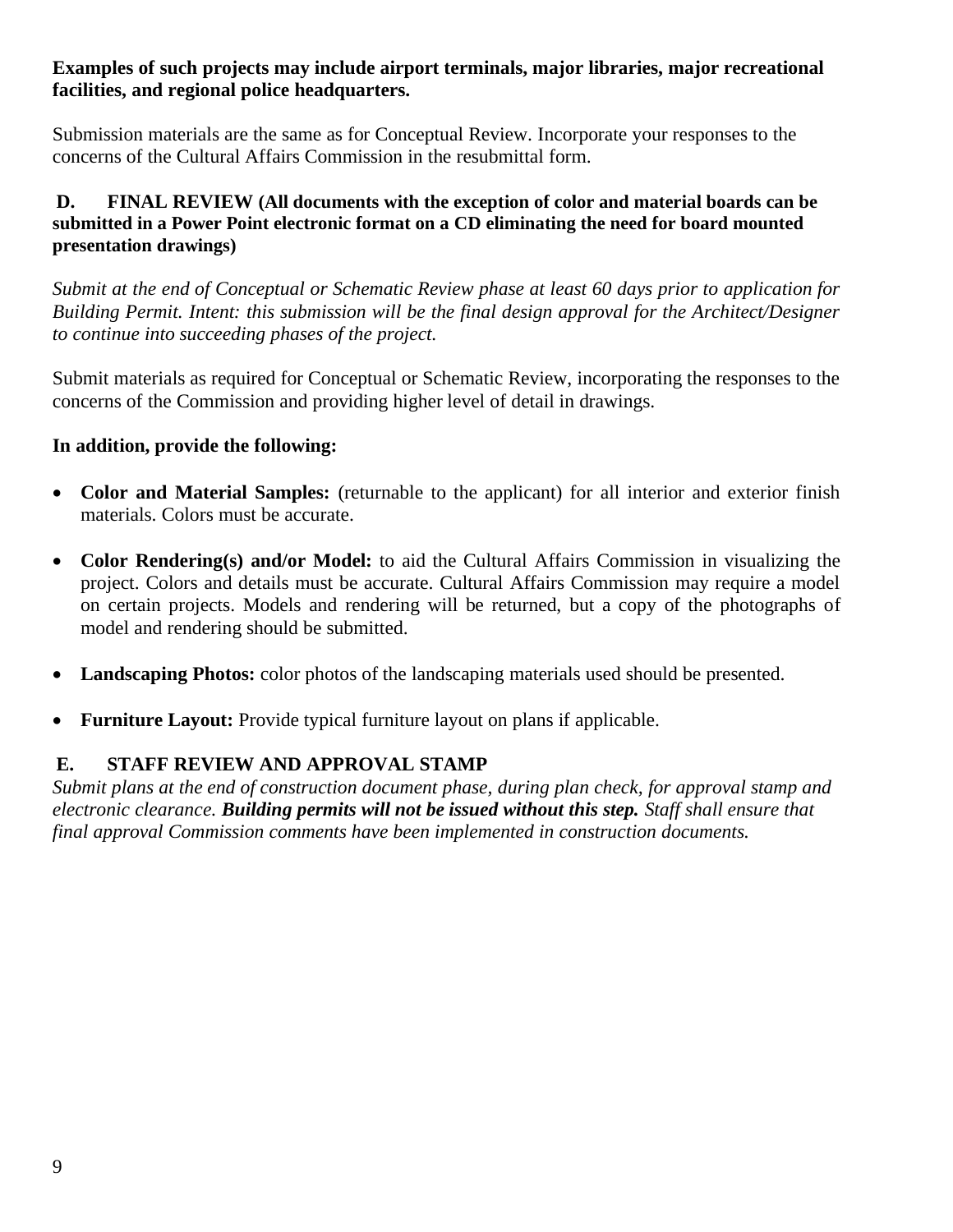### **APPENDIX A**

#### **THE MOST COMMONLY ASKED QUESTIONS AND ANSWERS**

### **SUBMITALS**

#### Q: **Who is eligible to submit the review materials?**

A: The person submitting the materials for review should be thoroughly familiar with the project and should be able to describe the plans and the various components of the project to the staff architect.

#### Q: **What format should be used for the submittal materials?**

- A: 1. The Reduced Sets: Should be submitted at a maximum size of 11" x 17"
	- 2. The Presentation Set: Either a Power Point presentation (preferable) or physical boards. The presentation boards (returnable to the applicant) should be at a scale visually effective from 10 to 20 ft. distance.

NOTE: The application lists all the necessary materials needed for each phase of the review.

As a general rule, find the clearest way to communicate your design ideas, through the drawings, renderings, photographs and model. Let common sense be the basic guide in your decision-making.

The Commission welcomes submission of several alternative designs at the PRELIMINARY EARLY REVIEW stage.

#### Q: **What if some of the required submittal materials listed in the application are not applicable to my project?**

A: Cultural Affairs Commission staff may waive some of the required submittal items if not applicable to your project. Check with staff architect by telephone (213)202-5501, or email [haroot.avanesian@lacity.org](mailto:haroot.avanesian@lacity.org) in advance of submission date.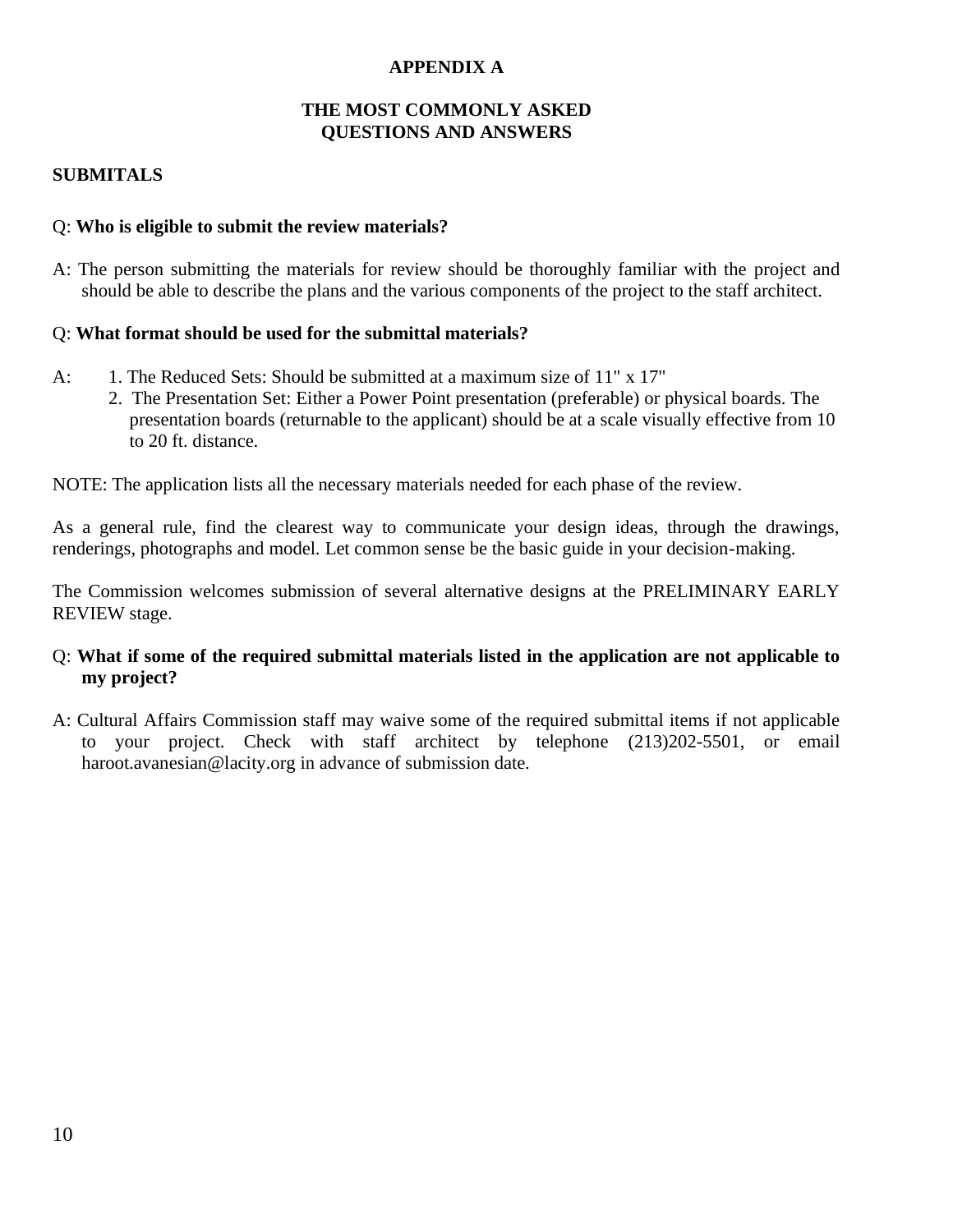### *APPENDIX A (Continued)*

**PRESENTATION** (An introductory presentation will be made by the staff architect. The applicant must be present.)

### **Q: How should I present my project?**

### A: **I. Conceptual Review (Preliminary review similar)**

- 1. Introduce yourself, the project team, and city department representatives, etc.
- 2. Describe the project:
	- a. Characteristics of the site and the surroundings. (show photos, site plan, etc.)
	- b. Discuss program, design concept, approach to problems and alternate solutions.
	- c. Explain your design: i.e., plans, elevations, sections, model or rendering. Review the landscaping plan(s), explain the structural system(s) and building materials envisioned.
	- d. If your project has been previously disapproved, discuss any changes in response to the Commission's concerns.
	- e. Review art plan briefly if applicable.

#### **II. Final Review (Schematic review similar)**

- a. Repeat steps 1 & 2 as described in the conceptual review stage above, discussing any changes or refinements to your project.
- b. Discuss your responses to each of the specific concerns of the commission at the previous review.
- c. Present and discuss colors & materials samples (Interior & Exterior).

#### **Q: In case of power point presentations what equipment do I need to bring?**

A: We provide a projector, screen and a laptop computer. You may bring your own computer and connect to our system and you presentation on a USB flash drive..